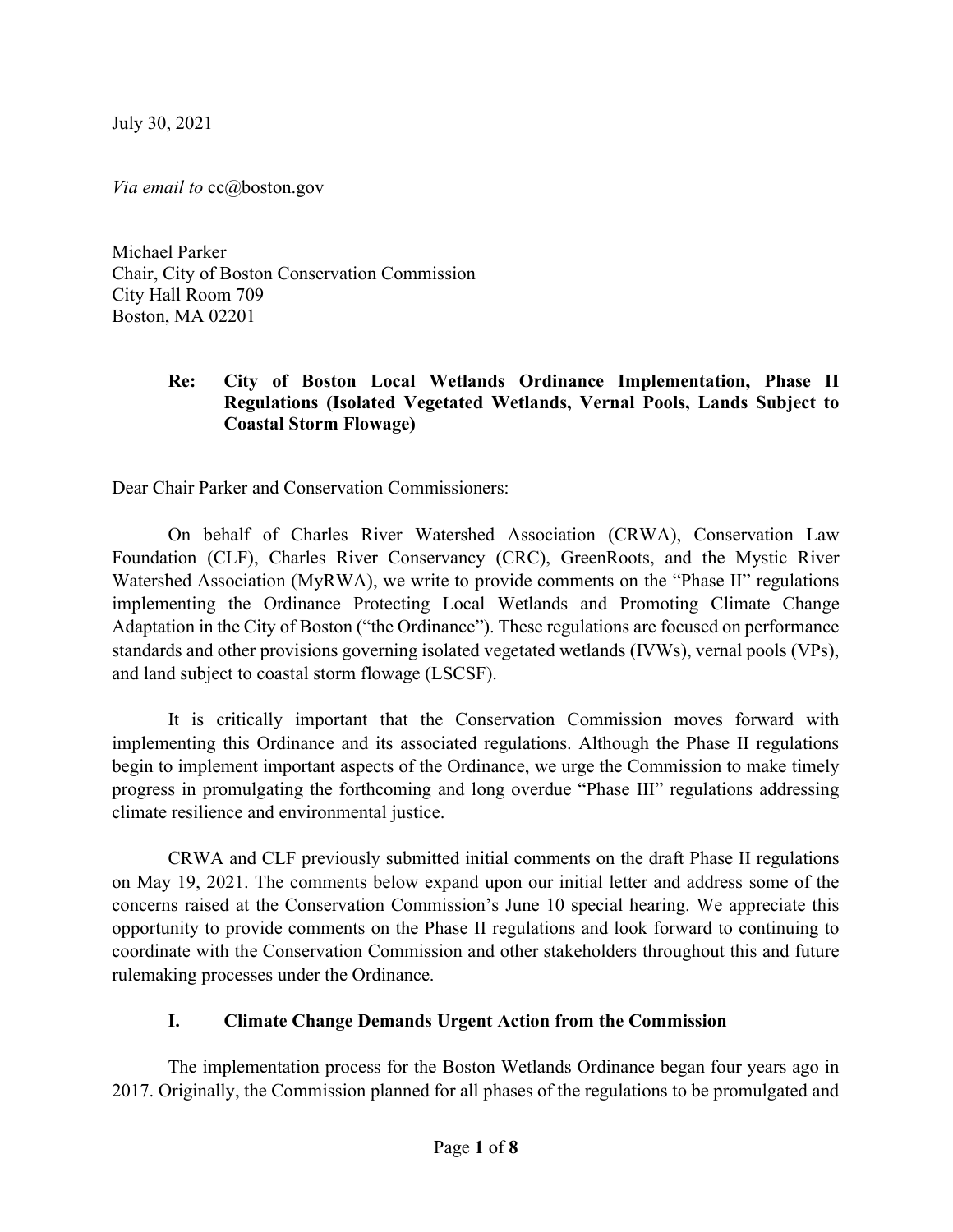completed by March 2021, including the "Phase III" regulations addressing climate resilience and environmental justice.<sup>1</sup> The Commission's rulemaking process has fallen significantly behind schedule, which we understand is due at least in part to unforeseeable delays caused by the COVID-19 pandemic.

 When passed, this Ordinance was heralded as an example of successfully incorporating the consideration of climate change impacts into local planning and review processes.<sup>2</sup> However, in the intervening year and a half, projects have continued to be approved by the Conservation Commission without robust analysis of climate impacts, including assessment of actual current and future flooding risks and adequate mitigation measures. Although the Commission has made some progress in implementing the Ordinance, this process is not keeping pace with climate change impacts throughout the city. In the four years since 2017, sea level rise has increased and its pace is expected to continue to accelerate in the near-future.<sup>3</sup> We are seeing more "sunny day" flooding, more frequent and intense heavy downpours, more stormwater flooding, and more severe heat impacts.<sup>4</sup> Continuing the old patterns of development without taking these threats into account and mitigating them undermines the intent and purpose of the Ordinance.

Given that it will still be some time before the Phase III regulations that address climate resilience and climate equity are promulgated—possibly as long as another year or more—the Conservation Commission must take steps now to incorporate consideration of climate change impacts into its review and approval processes. We note that the Commission has fallen behind other departments within the city; the City of Boston already incorporates new flooding information, as opposed to outdated FEMA maps, in the Boston Planning and Development Agency's (BPDA) design requirements.

We are not aware of any provision under either the Massachusetts Wetlands Protection Act or the Boston Wetlands Ordinance which would prohibit the Commission from incorporating climate change projections into the current Phase II regulations for LSCSF. However, as discussed below, the draft regulations rely on FEMA maps based on historical data to determine flooding risks. The Commission has indicated that the Coastal Flood Resilience Zone, which will be developed as part of the Phase III regulations, will address current and future inundation projections as a result of climate change. We cannot wait that long to address climate impacts; we strongly urge the Commission to incorporate climate change projections, using data and information the City already has, during this phase of rulemaking.

<sup>&</sup>lt;sup>1</sup> See Conservation Commission Work Plan for Implementation of Wetlands Ordinance Regulations.

<sup>&</sup>lt;sup>2</sup> Barbara Moran, WGBH, *Wash Signs Wetlands Ordinance for Boston* (Dec. 23, 2019),

https://www.wbur.org/earthwhile/2019/12/23/boston-wetlands-ordinance.

 $3$  City of Boston, *Climate Ready Boston Final Report* at 7 (Dec. 2016).

 $4$  See Martin Finucane, Boston Globe, Boston could see a rash of flooding in the coming years from climate change (July 15, 2021), https://www.bostonglobe.com/2021/07/15/nation/noaa-boston-could-see-many-18-high-tideflooding-days-this-year/?event=event25; Miriam Wasser, WBUR, As Sea Levels Rise in Boston, Stormwater May Have Nowhere to Go (June 17, 2021), https://www.wbur.org/news/2021/06/17/boston-stormwater-sewer-sea-levelclimate-change; Angela Fritz, CBS Boston, Boston on List of Cities With Worst Urban Heat, Where Temperatures Can Spike 15-20 Degrees in A Matter of Blocks (July 15, 2021), https://boston.cbslocal.com/2021/07/15/urban-heatislands-cities-list-boston-climate-central/.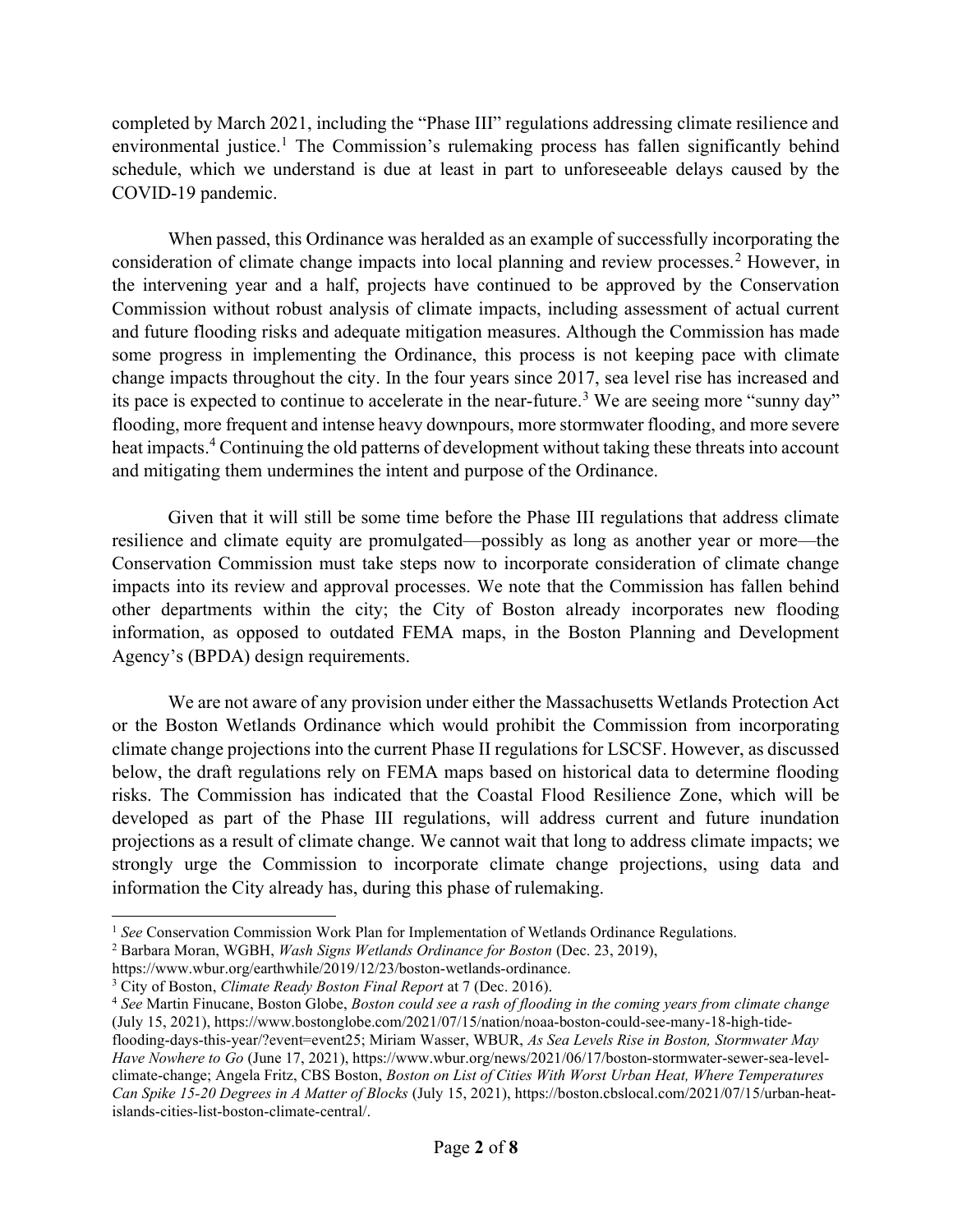### II. Land Subject to Coastal Storm Flowage (LSCSF)

 The Ordinance provides the following definition for Coastal Storm Flowage: "Land subject to any inundation caused by coastal storms up to and including that caused by the 100-year storm, surge of record, or storm of record, whichever is greater." City of Boston Code, Ordinances, Chapter 7, §1.4(b) (2019). The proposed Phase II regulations would define this region as the Area of Special Flood Hazard under FEMA's Flood Insurance Rate Maps ("FIRM" or referred to collectively as "FEMA maps"). As noted in our previous comment letter and CRWA's public testimony during the June special hearing, we strongly object to the usage of FEMA maps in defining LSCSF.

 FEMA maps are based solely on historical inundation data and do not account for increased inundation as a result of climate change. FEMA maps are also widely regarded as outdated and inaccurate because they do not take dynamic considerations like erosion or wave height and velocity into account. We understand that the Conservation Commission intends to address climate change inundation projections through the Coastal Flood Resilience Zone within the Phase III regulations and therefore believes that FEMA maps can be used to appropriately define the boundaries of the LSCSF resource area.<sup>5</sup> As discussed below, we believe this approach is severely inadequate for several reasons and instead urge the Commission to incorporate the City's own Climate Ready Boston data into the definition of LSCSF.

 Recent studies indicate that FEMA maps are "badly out-of-date" and do not accurately portray *current* flood risk throughout many flood prone portions of the nation.<sup>6</sup> According to First Street Foundation, 8.7% more properties are currently at risk of flooding than portrayed by FEMA's projections.<sup>7</sup> In addition to their inability to accurately portray current flooding risk, FEMA maps are unlikely to be timely updated. Although required by law to periodically update flooding risk projections, FEMA often falls "woefully short" of this goal.<sup>8</sup> As the rate of coastal inundation increases due to climate change, FEMA's data will become even more inaccurate and eventually obsolete.

 The Ordinance does not require the usage of FEMA maps to define the boundaries of the LSCSF resource area. In fact, the Ordinance requires the use of "best available data" with respect to flooding and storm damage risks:

Flood Control. The prevention or reduction of flooding and flood damage, both as currently expected to occur and as projected to occur based on the *best available* data regarding the impacts of climate change.

<sup>7</sup> Chris Gloninger and Asher Klein, NBC Boston, Interactive Maps: Where in Mass. Climate Change May Increase Flood Risk (July 2, 2020), https://www.nbcboston.com/news/local/higher-flood-risk-in-mass-maps/2152797/

 $<sup>5</sup>$  As stated by Executive Director Nicholas Moreno during the special hearing on June 10, 2021.</sup>

<sup>&</sup>lt;sup>6</sup> R.J. Lehmann, *Do No Harm: Managing Retreat by Ending New Subsidies*, R Street Policy Study at 4 (Feb. 2020).

<sup>8</sup> Lehmann at 5.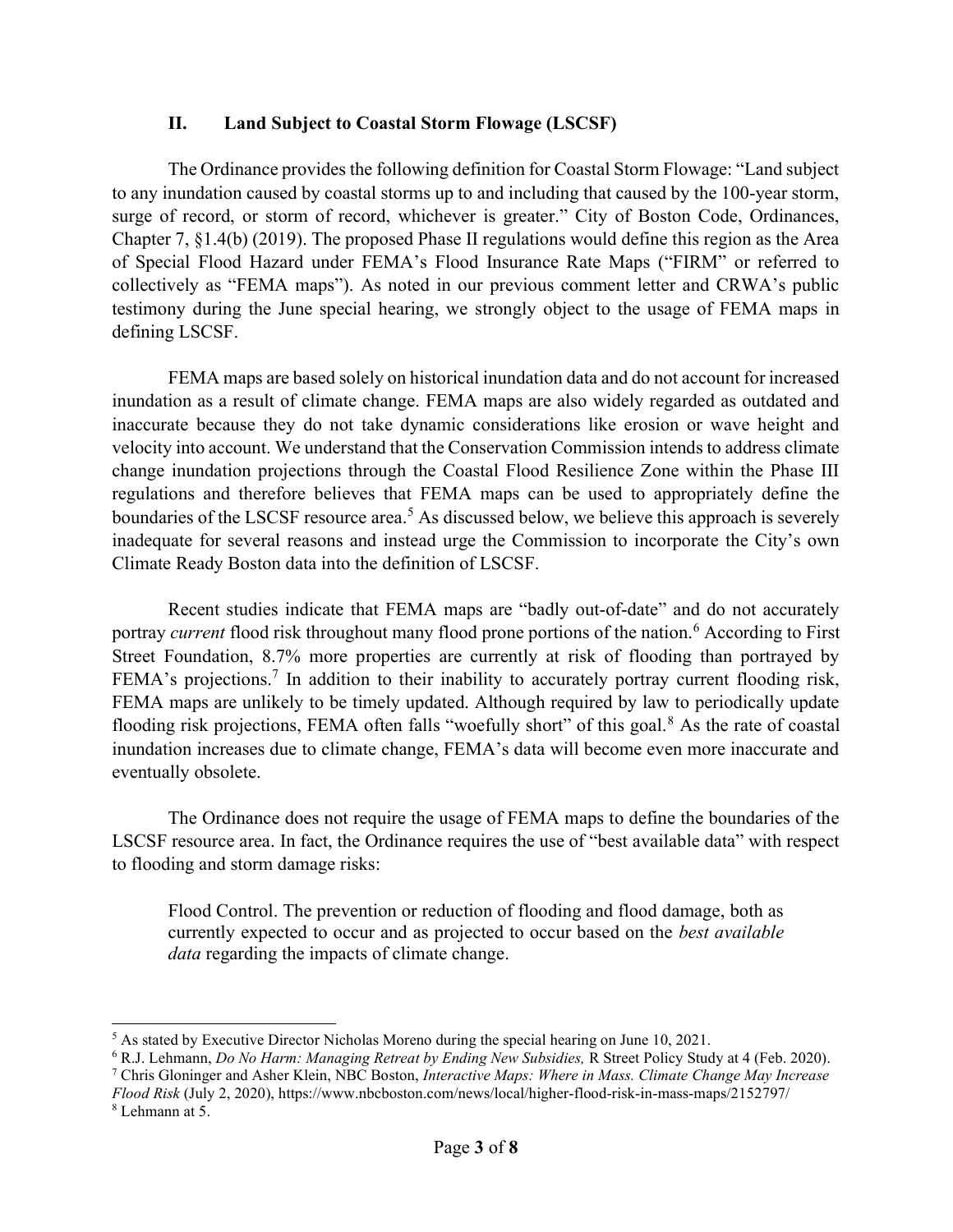Land Subject to Flooding or Inundation. … The Commission shall give special consideration to the best available data provided by the City of Boston and the Commonwealth on expected conditions due to climate change.

Storm Damage Prevention. The prevention of damage caused by water from storms, as currently occurs and is predicted by *best available data* to occur from the impacts of climate change, including but not limited to erosion and sedimentation, damage to vegetation, property or buildings or damage caused by flooding, waterborne debris or waterborne ice.

City of Boston Code, Ordinances, Chapter 7, §1.4(b) (2019) (all emphasis added). Thus, in order to follow the intentions of the Ordinance, the Commission must not rely on FEMA's outdated and inaccurate projections.

The proposed Phase II regulations do provide a "fail-safe" option to incorporate alternative data "[i]f [FEMA's] data is unavailable or deemed by the Commission to be outdated, inaccurate, or not reflective of current or reasonably anticipated conditions." Part II, Section XVII(C). Under these circumstances, the proposed regulations would allow the Conservation Commission to instead "[determine] the boundary of LSCSF […] from other evidence, including the best available data provided by the City or the Commonwealth of Massachusetts on expected conditions due to climate change." Id. However, this should be the standard, not the exception. We strongly urge the Conservation Commission to remove the proposed Phase II regulation's presumption in favor of FEMA's maps entirely; FEMA maps simply cannot define the boundaries of the LSCSF resource area, as it is intended to function under the Ordinance, with suitable accuracy.

Rather than codify a single source of flooding projection data within the proposed Phase II regulations, we urge the Commission to rely on the "best available data" at any given time. We believe the City's 100-year storm maps provided by Climate Ready Boston studies currently meet this standard.<sup>9</sup> Climate Ready Boston's data—which goes out as far as 2070—should be used to determine the 100-year storm inundation boundaries in the near term.

As climate science evolves, so too will "the best available data." Our understanding of flood risk has changed considerably in just the last few years. Flooding projections that were once labeled as extreme scenarios are now understood to in fact be of "moderate" probability.<sup>10</sup> In addition, there is no indication in the scientific literature that this scaling up of impacts is going to stop.<sup>11</sup> In fact, many *conservative* projections estimate that this rate may grow exponentially.

<sup>&</sup>lt;sup>9</sup> The City of Boston regularly updates the Climate Ready Boston webpage with published reports. See generally City of Boston, Preparing for Climate Change, https://www.boston.gov/departments/environment/preparingclimate-change (last visited May 19, 2021).

 $10$  Rebecca Hersher, NPR, There's Not A Cloud In The Sky, But Your House Could Still Be Underwater (July 15, 2021), https://www.npr.org/2021/07/15/1015977873/theres-not-a-cloud-in-the-sky-but-your-house-could-still-beunderwater.

<sup>&</sup>lt;sup>11</sup> The Brussel Times, *Amidst disasters, a new report from UN climate experts* (July 23, 2021), https://www.brusselstimes.com/news/world-all-news/178705/amidst-disasters-a-new-report-from-un-climateexperts/.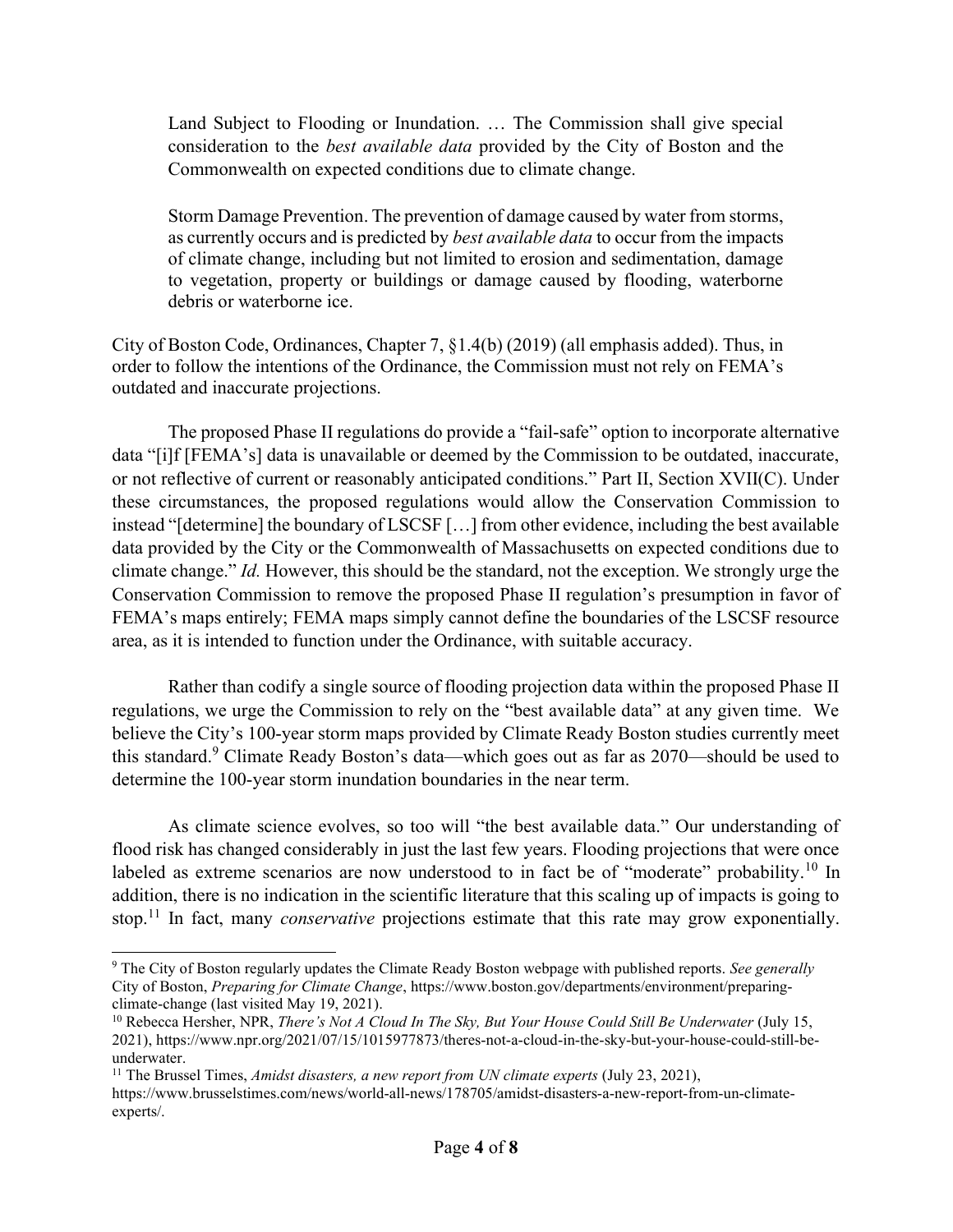Therefore, should the Massachusetts Coastal Flood Risk Model data, once it becomes publicly available, supplant the City's Climate Ready projections as the "best available data," the Commission should update the boundaries of the LSCSF resource area accordingly. Most projects that are constructed in the City have an expected life span of at least fifty years. Many existing buildings in Boston are hundreds of years old. Near- and long-term future flooding due to climate change and its associated effects, such as storm surge, will impact new areas of the City. Projects in these areas should be required to undergo the same review as projects in areas that historically flooded.

### III. Protection of Resource Areas vs Replication (IVWs and VPs)

IVWs and VPs are critical to biodiversity and overall climate resilience. In an already densely-developed city like Boston, these natural areas should be fully protected without exception. Alteration should not be allowed *even with* replacement, replication, or mitigation. Several years ago, the New England Center for Investigative Reporting found that in many cases, wetlands replication projects either 1) were never built; 2) ultimately failed due to reasons like the of lack of suitable hydrology or prevalence of invasive species; 3) were much smaller than initially proposed/required; or 4) became polluted and degraded by their surroundings.<sup>12</sup>

In order to ensure the success of wetlands replication projects, the Commission should be prepared to commit to ongoing monitoring and oversight, including site visits to observe conditions and confirm that replication requirements have been met. Given the Commission's limited resources, this seems like it would be a significant challenge; however, without such oversight, it would not be possible to ensure success of replication projects. Lack of robust oversight would likely lead to an overall net loss of critical wetland resource areas throughout the City, which would undermine the intent of the Ordinance. Due to the fact that these "replications fail to produce the range of values – in quantity and quality – of the wetlands they ostensibly replace," the Sudbury Conservation Commission places a heavy presumption against plans which require wetlands replication.<sup>13</sup> We strongly urge Boston's Conservation Commission to follow suit and to firmly protect these invaluable natural resources.

### Allowing Work in IVWs Without Replication or Restoration

We believe that the resource areas should be fully protected and replication/restoration should not be allowed as a way to gain approval for altering an IVW. In the event replication/restoration is allowed as a substitute measure, there should not be any circumstances in which work in IVWs is allowed without replication or restoration. Allowing alteration of small portions of IVWs without any corresponding compensation to the local environment could result in "death by a thousand cuts"—whereby many small alterations might cumulatively have a significant negative impact.

 $12$  Beth Daley and Jess Aloe, WGBH, Failed projects and weak oversight lead to loss of state's wetlands (Dec. 21, 2014), https://www.wgbh.org/news/2014/12/21/failed-projects-and-weak-oversight-lead-to-loss-of-states-wetlands.

<sup>&</sup>lt;sup>13</sup> Sudbury Wetlands Administration Bylaw Regulations §7.8 (Sep. 25, 2017).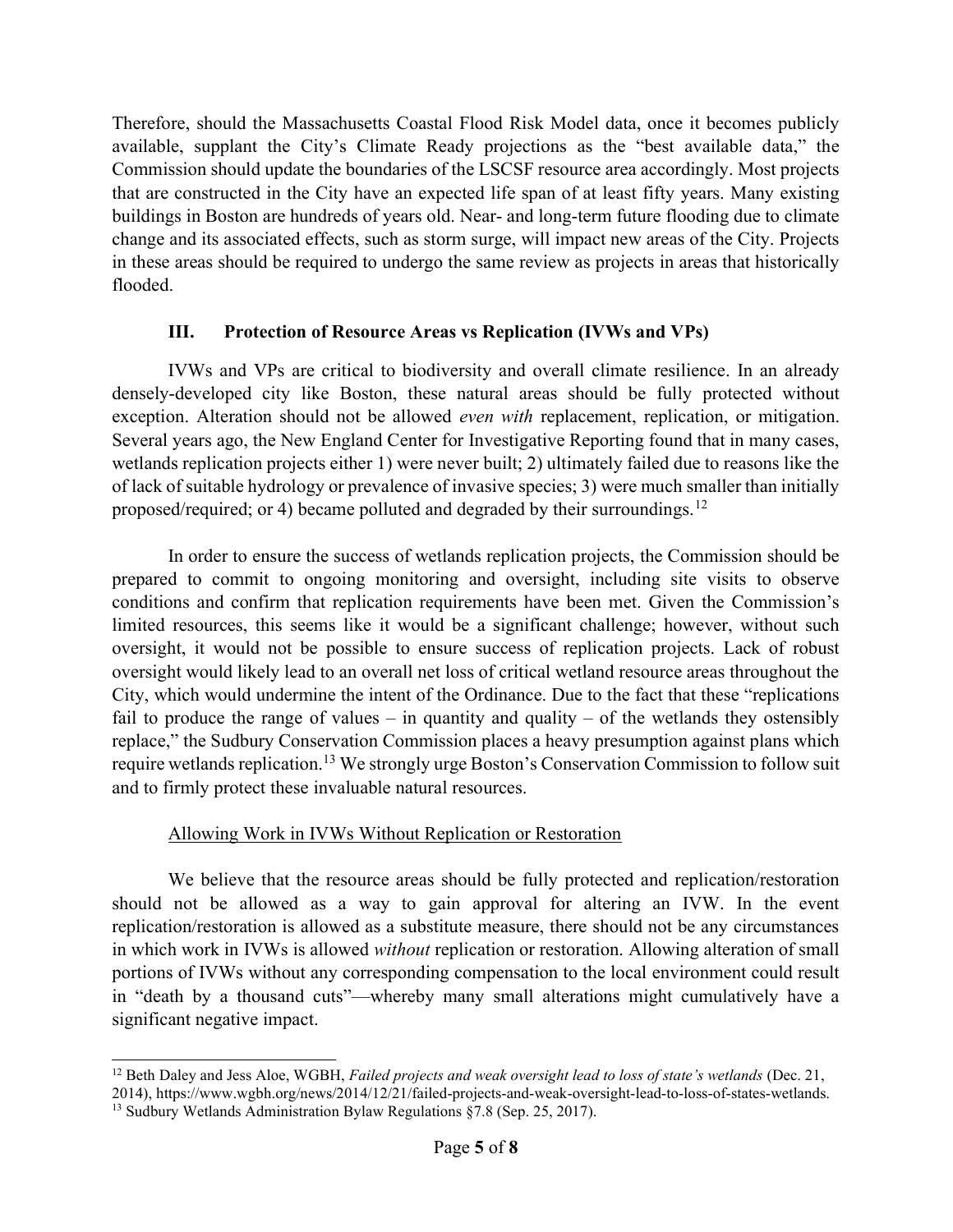## Exceptions Where Replication is not Feasible (IVWs and VPs)

Again, we believe that the resource areas should be fully protected and replication should not be allowed as a way to gain approval for altering the resource area. That being said, we are particularly concerned about the language in the draft regulations that would allow applicants to demonstrate, and the Conservation Commission to determine, that replication is not feasible and therefore the applicant may restore or improve "those portions of the affected resource area that are not affected by the proposed activity or work." Part II, Section XIV(D)(4).

This standard is far too ambiguous. There will be sites where no portion of the affected resource area is "not affected by the proposed activity or work;" in other words, a site's entire respective resource area will be affected by the proposed activity. And at these locations, this ambiguity in the regulations could allow for the destruction of valuable resource areas without consequences. Similarly, if the resource area is already in good condition and does not require restoration or improvement, this provision would potentially let applicants off the hook entirely without providing any corresponding compensation to the local environment.

## IV. Climate Change Analysis (IVWs, VPs, and LSCSF)

It is unclear from the current language whether applicants are required to also take into account the overall effect loss or alteration of the resource would have on climate resilience. The applicant should be required to provide that analysis (e.g., how will loss or alteration of the resource affect precipitation-based flooding, heat island, drought resilience, etc. onsite and in surrounding areas).

# V. Criteria for Allowing Work in Resource Areas (VPs and LSCSF)

The criteria listed in the draft regulations for when work will be allowed in resource areas are highly technical (e.g., not impair the capacity of the VP to provide wildlife habitat; not result in flood damage due to filling that causes lateral displacement of water; not result in any adverse effect on public/private water supply or groundwater supply; etc). The regulations should require that these determinations be made by a qualified expert; an assertion by the project proponent that the criteria will be met is not sufficient.

Additionally, the regulations should include a simple, streamlined process for the approval of projects that are undertaken for the purpose of restoration and/or improving climate resilience, including activities like wetlands restoration/construction, invasive species management, and nature-based solutions to flooding.

# VI. Removal of Trees (IVWs and VPs)

There should be stronger standards for maintaining mature trees that have six-inch or larger diameters at breast height; replacement of trees should be a last resort option available only when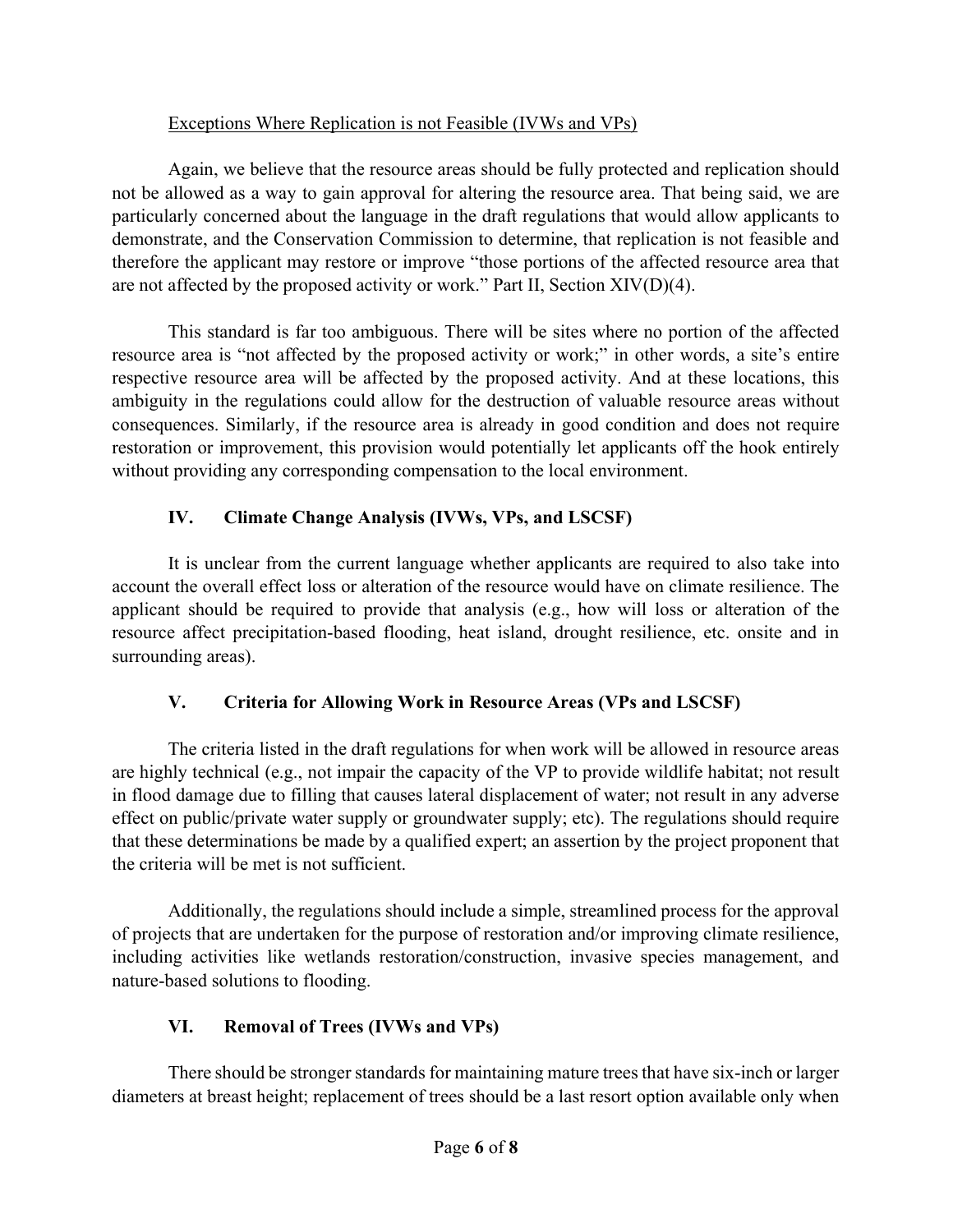preservation of existing mature trees is not possible. If trees of any size are removed, replacement at the same or greater total diameters at breast height should be mandatory, not at the Commission's discretion.

## VII. Restoration Provisions

This section of the regulations should include language giving the Commission authority to require tree planting specifically.

### VIII. Public Engagement Concerns

 We are concerned and disappointed by the Conservation Commission's inadequate public engagement efforts for the Phase II comment period. In direct violation of their own procedural and administrative "Phase I" regulations, the Conservation Commission failed to appropriately notify interested parties of this formal rulemaking comment period. The Conservation Commission's procedural regulations, adopted last August, state the following:

For all proposed regulations, amendments, or reference maps delineating resource areas, the Commission shall conduct a public rule- making process, including but not limited to posting notice of a hearing on the proposed regulations, amendments, or reference map or maps, posting of the proposed regulations, amendments, or reference maps, *providing written notice of posting to parties requesting such* notice, providing a minimum 30- day comment period.

Part I, Section IV (C) (emphasis added). Despite these clear obligations, stakeholders were not given timely notice of the formal Phase II comment period. In fact, we were only informed of the public comment period after directly requesting information from Conservation Commission staff via email. At that point, six days had passed since the comment period began on June 30. Through informal conversations, we are aware that many other stakeholders, including local communitybased organizations, were similarly left in the dark.

 This is particularly concerning given our continued and thorough interest and participation in this process. Several of the groups signed onto this letter have provided multiple public comment letters, given testimony at public hearings, and regularly inquired about the status of the rulemaking process though email communication with Conservation Commission staff. Furthermore, several of us are recipients of the Conservation Commission's email newsletters which are advertised as an avenue "to receive Boston Conservation Commission updates."<sup>14</sup>

 Although the Conservation Commission eventually sent notice of the rulemaking through their email newsletter listserv, this notice was significantly delayed and therefore effectively cut

 $14$  See generally City of Boston, Developing Wetlands Regulations,

https://www.boston.gov/departments/environment/boston-conservation-commission/developing-wetlandsregulations (last visited July 22, 2021).